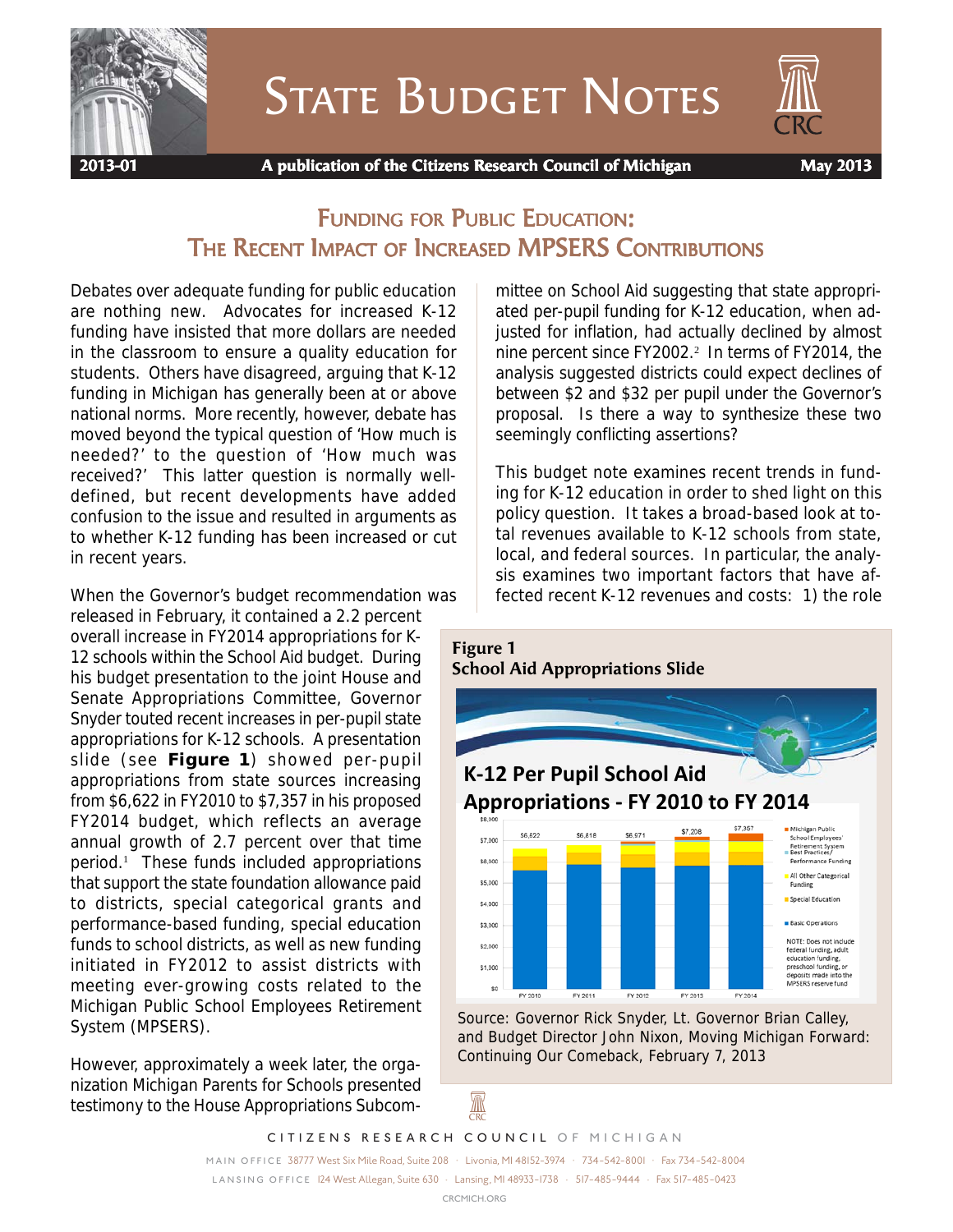of federal stimulus funding in stabilizing K-12 revenues during the period starting in FY2009 through FY2011; and 2) the growing portion of K-12 revenues that have been needed to meet a trend of escalating MPSERS retirement costs that began around FY2004.

A 2004 report from the Citizens Research Council first explored the potential for large unfunded liabilities related to MPSERS and concluded that growth in these costs could crowd out spending elsewhere in school budgets.<sup>3</sup>

MPSERS costs have indeed escalated in recent years, and the state has responded with new appropriations to assist in meeting these costs, as well as with legislative reforms aimed at mitigating their growth. This report further examines this cost factor and analyzes how total revenues available for basic education operations have changed since FY2004 after controlling for both MPSERS cost growth and general inflation.

### **Summary of Recent School Aid Appropriations**

As background for the discussion, **Chart 1** shows final School Aid appropriations from FY2004 through FY2013, as well as the Governor's recommendation for FY2014. Total gross appropriations for K-12 education in Michigan have increased at an average annual rate of 0.3 percent over the ten-year period ending with current FY2013. In fact, the FY2013 year-to-date gross appropriation of \$12.94 billion is just 2.6 percent higher than the final FY2004

appropriation of \$12.61 billion. While overall appropriations were relatively stable during this period, the proportion financed with state versus federal revenue changed markedly due to the addition, and then the eventual phase-out, of federal stimulus funding (See the light green regions in **Chart 1**). In addition, a very significant component of recent additions to state-financed appropriations has included funding to specifically address growing retirement liability costs within the MPSERS system (See the orange regions in **Chart 1**).

**Chart 1 Billions of Dollars** \$14 **Billions of Dollars** \$12 \$10 \$8 \$6 \$4 \$2 \$0

Source: Senate Fiscal Agency and House Fiscal Agency reports

**CRC BOARD OF DIRECTORS** 

**AN** 

JEFFREY D. BERGERON, Chair TERENCE M. DONNELLY, Vice Chair ALEKSANDRA A. MIZIOLEK, Treasurer MICHAEL G. BICKERS BETH CHAPPELL RANDALL W. EBERTS DAVID O. EGNER

LAURA FOURNIER EUGENE A. GARGARO, JR. JOHN J. GASPAROVIC INGRID A. GREGG MARYBETH S. HOWE NICK A. KHOURI DANIEL T. LIS

SARAH L. MCCLELLAND MICHAEL P. MCGEE JIM MURRAY PAUL R. OBERMEYER BRIAN PETERS KEVIN PROKOP JAY RISING

LYNDA ROSSI JERRY E. RUSH MICHAEL A. SEMANCO TERENCE A. THOMAS, SR. KENT J. VANA THEODORE J. VOGEL JEFFREY P. GUILFOYLE, President

## **Appropriations for K-12 Education, FY2004-FY2012**

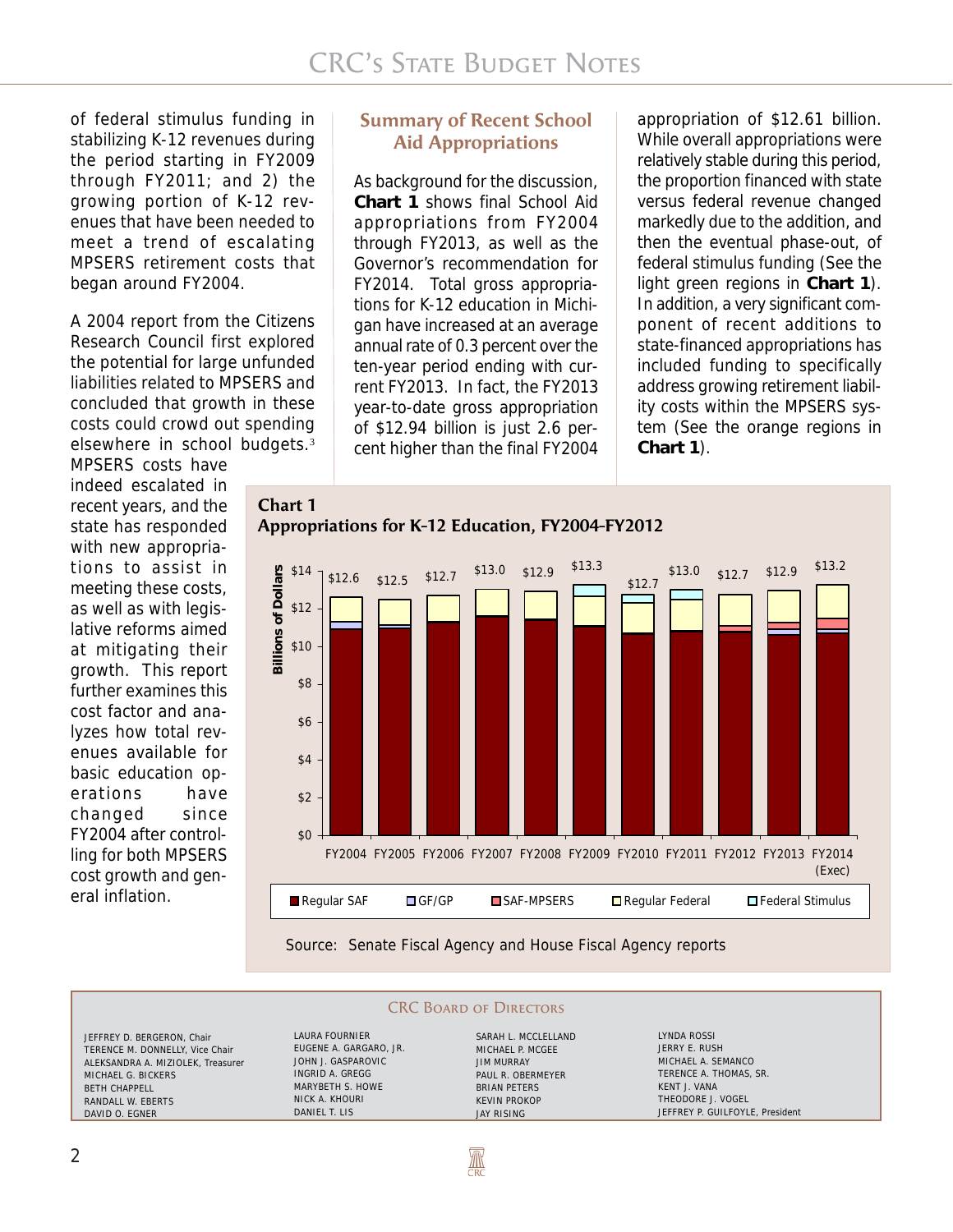#### **Impact of Federal Stimulus**

The severe economic downturn beginning in 2008 led to the enactment of the federal American Recovery and Reinvestment Act (ARRA) – an economic stimulus package aimed at boosting government spending in an effort to offset weakness in the private sector's economic activity.

As part of the package, states received allocations to a State Fiscal Stabilization Fund (SFSF), which could be used to directly offset state funding in the wake of significant declines in state revenues that came with the depressed economic conditions. Michigan appropriated \$600 million in SFSF revenue to offset state revenue used to make foundation grant payments to local school districts in FY2009 – a fund shift from state to federal sources equivalent to around \$370 per pupil. The foundation allowance for K-12 schools was also increased in FY2009, with the minimum allowance rising from \$7,204 to \$7,316 (an increase of \$112 per pupil) and the maximum allowance rising from \$8,433 to \$8,489 (an increase

**Table 1**

appropriated as an offset to state revenue (equivalent to around \$282 per pupil). In addition, a \$154 per-pupil reduction was implemented for FY2010 in order to address both revenue declines within the School Aid Fund that came with the economic downturn and the reduction in appropriated ARRA revenue per pupil. In FY2011, the final \$184.3 million in SFSF revenue was appropriated (\$117 per pupil), and the per-pupil reduction was increased slightly to \$170 per pupil. FY2011 appropriations, however, were further supplemented with \$316 million in additional stimulus funding arising from the federal Education Jobs Fund Act. This funding was meant to supplement, rather than supplant, existing state and local funding; thus state revenues were not offset by this newest inflow of federal stimulus dollars.

This federal stimulus support ended in FY2012, leaving the state with a choice to replace federal stimulus funds with state support or to implement reductions to make up for the loss.

Michigan chose to make significant changes to School Aid funding for that fiscal year by not only retaining the \$170 existing perpupil reduction but also by adding a \$300 per-pupil cut. The total \$470 per pupil reduction was built into the minimum and maximum foundation allowances for FY2012. The savings from this action allowed for the utilization of \$398.1 million in School Aid Fund revenue to support the Higher Education and Community Colleges budgets in order to offset state general fund/general purpose revenue needs. The action helped balance the state's GF/GP budget for that fiscal year, and the SAF allocation for higher education and community colleges remains in place in FY2013 and in the Governor's FY2014 recommendation.

## **State Revenue Dedicated to MPSERS Costs**

Another driver of the recent growth in state-funded appropriations to public schools has been an increase in allocations for the purpose of covering MPSERS employer contributions. **Table 1**

of \$56 per pupil).

The ARRA fund shift was phased out over the next two fiscal years. In FY2010, \$450 million in SFSF revenue was

## **Appropriations to Address MSPERS Retirement Costs, FY2012-FY2014 (Dollars in Millions)**

|                                                             |         |         | Executive     |
|-------------------------------------------------------------|---------|---------|---------------|
|                                                             | FY2012  | FY2013  | <b>Budget</b> |
| Appropriations to Cover Direct MPSERS Costs                 |         |         |               |
| MPSERS Cost Offset Funding to Districts (Sec. 147a)         | \$155.0 | \$155.0 | \$155.0       |
| State Funding - Contribution Above Employer Cap (Sec. 147c) |         | \$160.5 | $$403.3*$     |
| Appropriations to Cover Future Reform Costs                 |         |         |               |
| Deposits into MPSERS Reserve Fund (Sec. 147b)               | \$133.0 | \$41.0  | \$0.0         |
| Total MPSERS-related appropriations                         | \$288.0 | \$356.5 | \$558.3       |
|                                                             |         |         |               |

\* FY2014 appropriation includes \$150.0 million from Reserve Fund balance

**FY2014**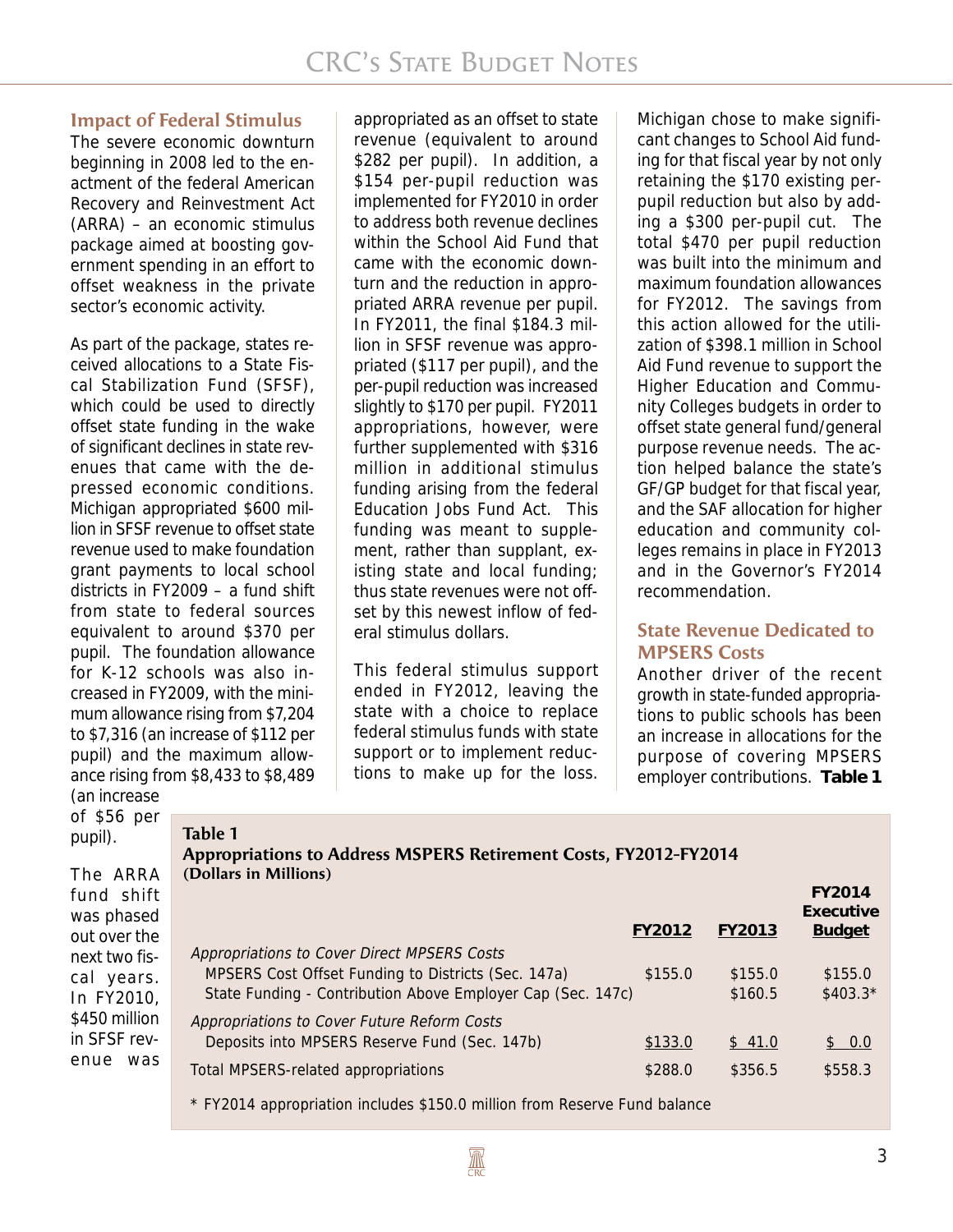reviews these appropriations that began in FY2012.

In recognition of the growing MPSERS cost burden, the FY2012 budget included a \$155.0 million MPSERS cost offset. The funding was distributed to local school districts to assist them in meeting their growing employer contributions towards MPSERS. The cost offset funding for districts has been maintained in the FY2013 budget as well as the FY2014 Executive Budget recommendation.

In addition, new appropriations were established to create a MPSERS Reserve Fund to help address the upfront costs of system reforms aimed at mitigating retirement system liabilities in future years. In FY2012, \$133.0 million in School Aid revenue was appropriated into the reserve fund. This was followed by another \$41.0 million appropriated in FY2013 – bringing the reserve fund's balance to \$174.0 million.

Finally, the largest component of the recent MPSERS-related allocations was the direct result of MPSERS reform legislation passed in 2012<sup>4</sup> that capped employer contribution rates for unfunded accrued liabilities at 20.96 percent

of payroll. Any costs for these liabilities that exceeded the cap would come directly from the State through an "off-the-top" School Aid Fund appropriation. With the state funding, growth in MPSERS contributions that are above the employer cap would no longer be incurred by school district employers from their own state and local revenue base. To cover the state's share of employer contributions over the capped amount, \$160.5 million was added to the FY2013 budget and \$403.3 million was included in the Governor's FY2014 budget proposal (with \$150.0 million of the FY2014 amount coming from the existing balance in the MPSERS Reserve Fund).

## **Recent Changes in State Funding for K-12 Schools**

**Table 2** examines recent changes in K-12 appropriations when both the federal stimulus revenue and recent MPSERS-related funding are taken into account by looking at changes in appropriations from state sources on a per-pupil basis starting in FY2008 – one year before ARRA distributions began. The table shows adjustments to total statefunded appropriations related to both ARRA and MPSERS. Direct ARRA savings are added back to per-pupil revenue since statefunded appropriations would have needed to be higher to provide the same level of support without the additional ARRA stimulus. Funding specifically related to MPSERS costs is subtracted from total per-pupil state funding as the funds are allocated to directly offset increased MPSERS employer contributions and therefore do not reflect new revenue available for general school operations. So essentially, these adjusted revenues serve as a proxy for state-funded appropriations that would have been necessary to provide the same level of overall support in the absence of the ARRA stimulus and the added costs related to MPSERS.

Total School Aid appropriations from state sources were equal to about \$6,912 per pupil in FY2008, but then fell to a low of \$6,690 per pupil in FY2010 – partly in response to both the availability of federal ARRA stimulus dollars and other budget reductions. Under the Governor's FY2014 proposal, state funding per pupil would grow to \$7,487 in FY2014, increasing at an average annual rate of 2.9 percent from FY2010

#### **Table 2 State-Funded Per-Pupil Appropriations for K-12 Schools, FY2008-FY2014**

|                                                       |                              |                  |                  |                  |               |         | <b>FY2014</b>              |
|-------------------------------------------------------|------------------------------|------------------|------------------|------------------|---------------|---------|----------------------------|
|                                                       | <b>Base</b><br><b>FY2008</b> | <b>FY2009</b>    | <b>FY2010</b>    | <b>FY2011</b>    | <b>FY2012</b> | FY2013  | Executive<br><b>Budget</b> |
| <b>Total Per-Pupil Revenue</b><br>ARRA offset savings | \$6,912                      | \$6,852<br>\$370 | \$6,690<br>\$282 | \$6,884<br>\$117 | \$7.144       | \$7,313 | \$7,487                    |
| MPSERS-related funding                                |                              |                  |                  |                  | (\$186)       | (\$232) | (\$364)                    |
| Adjusted Per-Pupil Revenue                            | \$6,912                      | \$7,222          | \$6,972          | \$7,001          | \$6,958       | \$7,081 | \$7,123                    |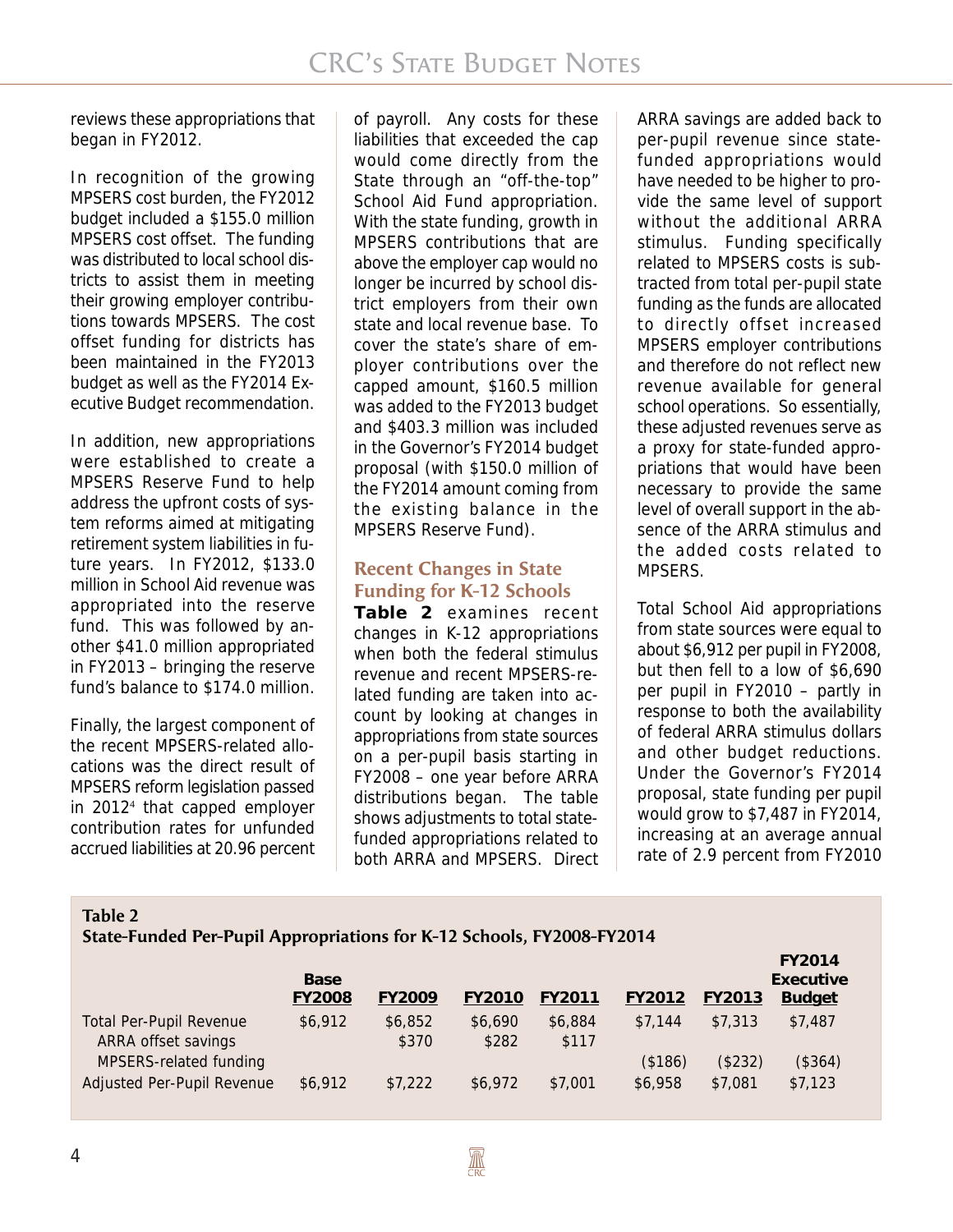– very comparable to the 2.7 percent figure cited in the Governor's budget presentation, which excluded state funding for adult education, preschool, and the original MPSERS reserve fund appropriations.

However, the trajectory changes when these state revenues are adjusted for the ARRA savings and the more recent increases provided to help offset MPSERS employer contributions. The adjusted revenues increase at a more modest rate of 0.5 percent over the same FY2010 to FY2014 time period, again assuming the Governor's proposal is implemented. As a result, state funding to public education has indeed increased since its low point in FY2010, but that growth is largely driven by new revenues needed

to replace federal ARRA funding and to meet increasing MPSERS liabilities.

### **The Impact of Escalating MPSERS Retirement Costs**

The Michigan Public School Employee Retirement System provides retirement benefits for covered employees of Michigan public school districts (both local K-12 districts and intermediate school districts) and community colleges, as well as certain public school academies, state universities, and public libraries.<sup>5</sup> MPSERS benefits include both a financial pension benefit (including disability and survivor benefits), as well as subsidized health, dental, and vision insurance benefits at the option of eligible retirees.<sup>6</sup> The cost of providing these benefits is shared by employers and employees that participate in the system.

Employer contributions to meet estimated retirement costs are determined by the Michigan Office of Retirement Services on the basis of an annual actuarial valuation of the retirement system's assets and accrued liabilities. The estimated cost is then charged to employers as a percentage of payroll for employees covered under the system. Historical employer contribution rates for school districts are outlined in **Chart 2**. 7 MPSERS participation

is mandatory for all traditional public school districts, making the established contribution rates are applicable to all districts. On the other hand, public school academies (PSAs) have the option to participate in the MPSERS system. Michigan Department of Education data indicate 256 PSA districts existed as of May 2012.<sup>8</sup> The 2012 MPSERS Comprehensive Annual Financial Report lists 59 participating PSA employers. Thus, the MPSERS contribution rates apply to less than one-quarter of PSA districts.

**Chart 2** displays the total contribution rate for districts and also classifies the rate into three components that illustrate the underlying costs being covered by the contributions. The rate covers three major cost categories for

#### **Chart 2 MPSERS School District Contribution Rates, 2000-2012**



Source: Michigan Office of Retirement Services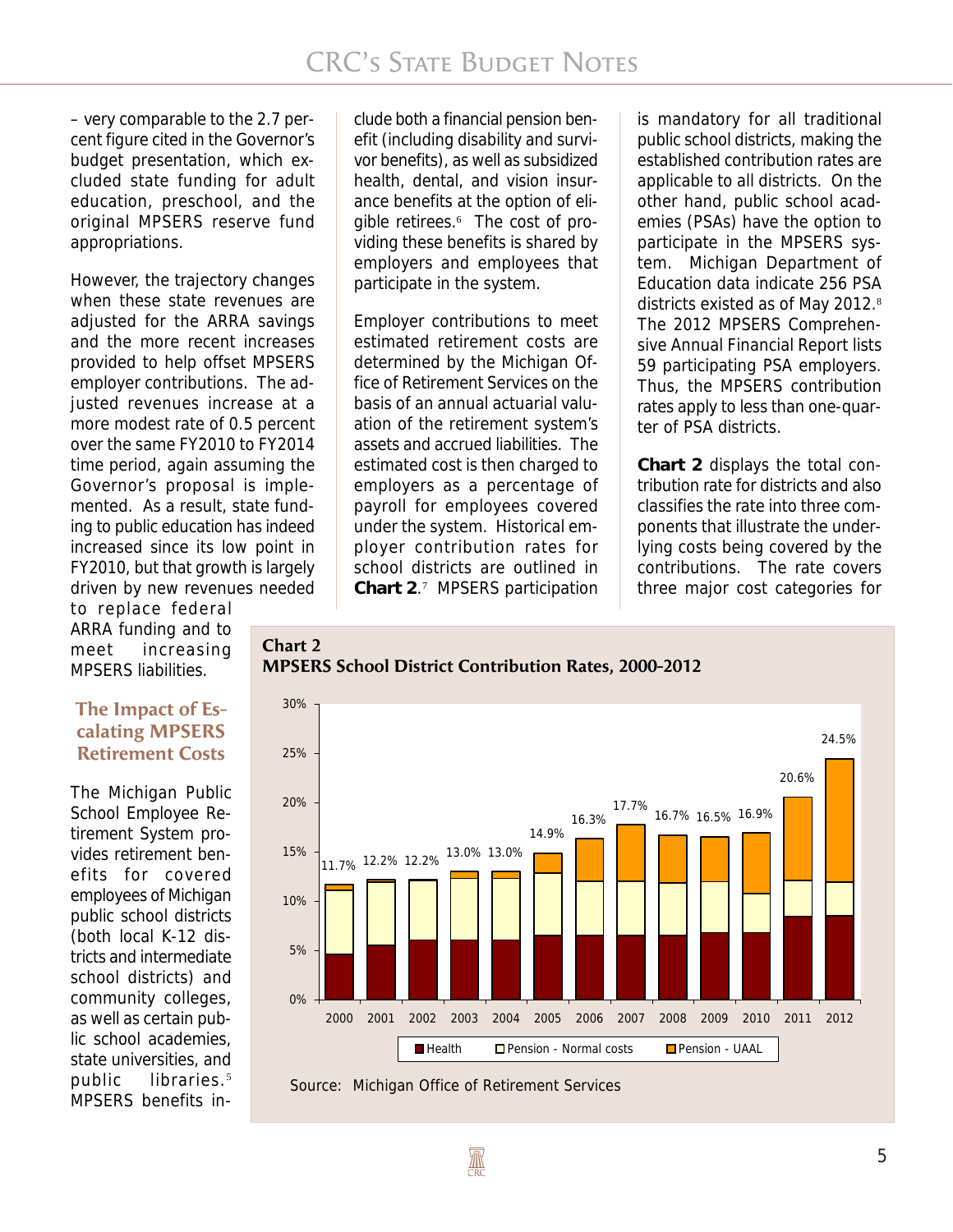school districts: 1) pension normal costs; 2) retiree health care; and 3) unfunded actuarially accrued liabilities.

**Pension normal costs:** The normal cost of an individual's future pension benefits is essentially the present value of those benefits spread over the estimated working life of the individual. In other words, based on the underlying assumptions (e.g. investment returns on contributions, number of years worked, future salary growth, and age at death) used in the actuarial model, it is the amount that needs to be set aside (from both the employer and employee) today to ensure that sufficient funds are available to pay the earned pension benefits when the individual retires.

As shown in **Chart 2**, the employer contribution for normal costs has actually fallen in recent years. It hovered between 6.0 and 6.5 percent during the period between FY2000 and FY2005, but it fell to 3.74 percent in FY2011 and to 3.47 percent in FY2012. Much of the drop is related to legislative changes to the MPSERS system that have increased employee contribution rates and thus reduced the need for employer contributions. It should be noted, however, that the recent early retirement incentive provided to school employees will add to these costs in future years. Current FY2013 rates include a new 1.36 percent surcharge to cover the added pension system costs related to the incentives.

#### **Retiree Health Care Benefits:**

In addition to the pension benefit, MPSERS retirees hired into the system before September 4, 2012, are eligible for a premium subsidy on health insurance (medical, dental, and vision) upon retirement. Until recently, these costs were covered on a pay-as-you-go basis, with employer contributions set to cover the current costs of health insurance for retirees in the same year. Contribution rate increases from FY2000 through FY2010 largely reflect increased numbers of retirees with insurance. Retirement incentives offered as part of 2010 MPSERS reform legislation have contributed to more recent overall increases in retiree health care costs.

That same 2010 legislation, however, required that covered employees begin to make three percent contributions toward retiree health care benefits beginning in July 2010.<sup>9</sup> The three percent contribution, however, is the subject of ongoing litigation with the state Court of Appeals ruling in August 2012 that the required contribution was unconstitutional. The case is pending before the state Supreme Court and funding collected through the contribution is currently being held in escrow.10 As a result, a three percent surcharge was added to employer contribution rates for FY 2011 and FY2012 to make up for the employee contribution. Without the surcharge, employer contributions for health care would have been 5.50 percent.

Note that employer contributions for normal pension costs and retiree health costs combined have

stayed remarkably stable over the period, with the increases for health coverage roughly offsetting the reductions in normal costs that came with increased employee contributions. Combined the normal cost and health contribution rates in FY2004 were 12.31 percent, while the combined rates in FY2012 were 11.97 percent, which includes the three percent surcharge related to the pending litigation on the three percent employee contribution.

**Pension unfunded actuarially accrued liabilities:** The amounts collected to cover the normal costs of an individual's pension benefit will be sufficient to cover that person's pension benefit, but only if other assumptions made under the actuarial model are also met. When those assumptions are not met, unfunded actuarially accrued liabilities (UAAL) result for the system. Since employee contributions are fixed in statute, these unfunded liabilities must be covered through additional employer contributions.

Unfunded liabilities can accrue for various reasons. Typically, the primary driver is lower-than-anticipated investment returns. Until recently, the MPSERS actuarial model assumed an eight percent return on all pension fund assets. $11$  In years where actual returns fall short of expectations, the system's UAAL increase because fund assets now cover a smaller portion of accrued pension benefit liabilities than previously assumed. Increases in UAAL can also be triggered by factors related to pension liabili-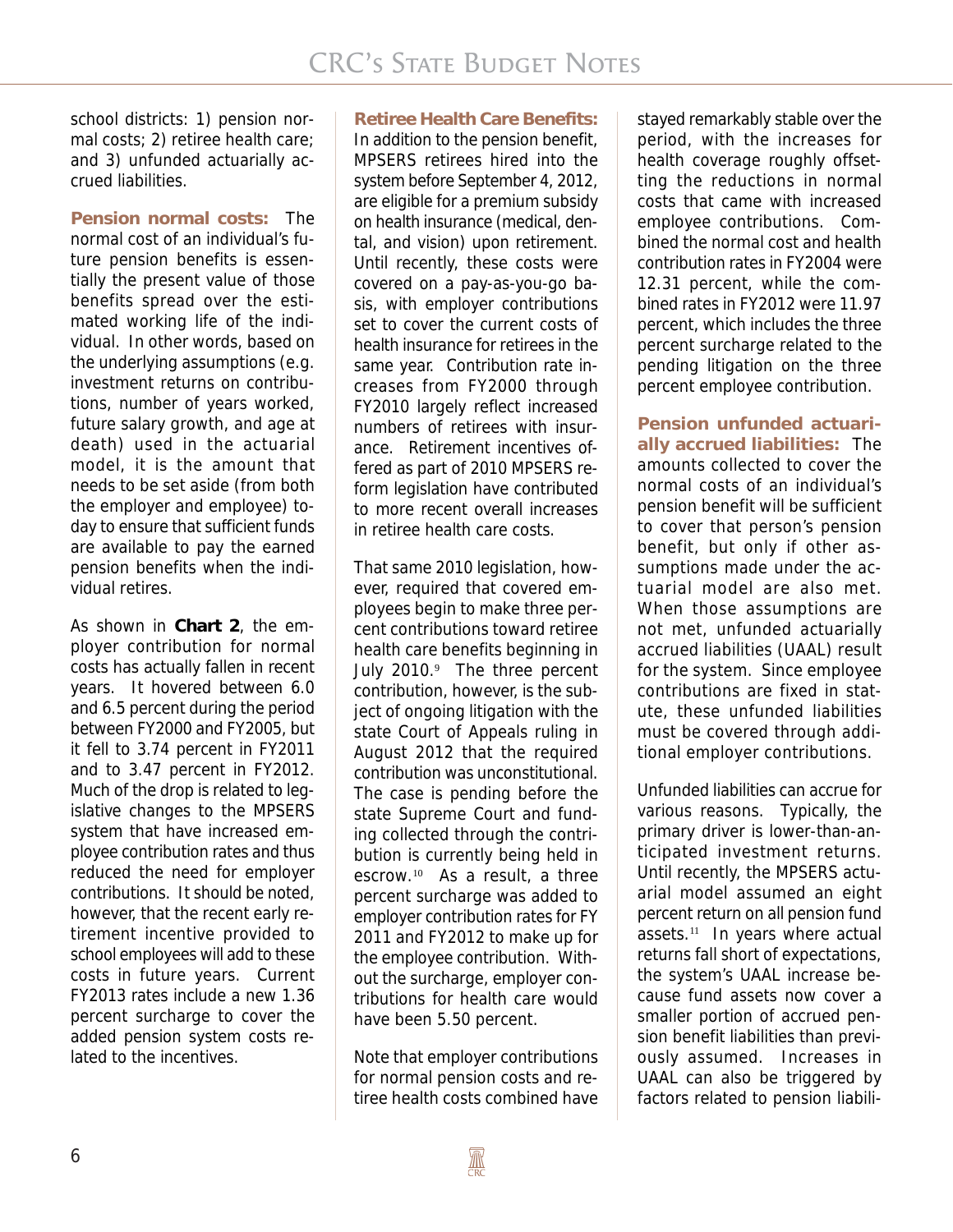ties. For instance, if individuals live longer than expected during their retirement years or have salary increases greater than expected under the actuarial model, the UAAL level will also climb.

**Chart 2** shows that virtually all of the growth in MPSERS employer contributions between FY2004 and FY2012 is attributable to charges to cover growth in UAAL. To determine the underlying cause of the increased contributions to cover the increased UAAL, one must look at the specific ways in which actuarial assumptions were not met and how those departures from assumptions affected UAAL growth to the system. This information is reported annually within an analysis of the system's experience gain or loss. By statute, this analysis is included in each annual actuarial valuation of the system. The primary factors that have led to changes in the

system's UAAL (and thus to the contribution rates needed to cover those unfunded liabilities) can be determined by examining the annual analyses and then looking at the cumulative experience gain/loss of the system over a defined period. To illustrate, **Table 3** outlines the experience gain/loss analysis for MPSERS plan year 2011.

The UAAL carried in from the 2010 plan year valuation was just over \$17.6 billion. Even if all actuarial assumptions were met, the UAAL would be expected to increase to \$18.4 billion by the end of plan year 2011. That increase would be caused by interest losses on the UAAL charged at the eight percent discount rate. Since plan assets are not available to cover these liabilities, the plan loses interest earnings that would otherwise have been accrued if the liabilities were fully funded. At the same time, employer con-

| Table 3 |                                    |
|---------|------------------------------------|
|         | <b>MPSERS 2011 Experience Loss</b> |

| UAAL - previous valuation             | \$17,633,360,664   |
|---------------------------------------|--------------------|
| a. Interest on UAAL (8%)              | \$1,410,668,853    |
| b. Contributions toward UAAL          | $($ \$611,111,939) |
| c. Interest on all contributions (4%) | (\$24,570,043)     |
| UAAL - expected                       | \$18,408,347,535   |
| UAAL - actual                         | \$22,388,860,544   |
| <b>Experience loss</b>                | (\$3,980,513,009)  |
| <b>Factors Behind Loss:</b>           |                    |
| Investment income below assumptions   | (\$3,129,071,573)  |
| Longer life spans after retirement    | (\$707,397,766)    |
| Greater pay increases than assumed    | (\$255,369,513)    |
| New entrants and rehire into system   | (\$74,608,220)     |
| Other factors                         | \$185,934,063      |
|                                       |                    |

Source: 2011 MPSERS Annual Actuarial Valuation report.

tributions applied to the UAAL and interest earnings on all new contributions (both employee and employer contributions) help to offset some of this loss.

For 2011, the expected UAAL at the end of the year was \$18.4 billion. That expected UAAL is then compared to the actuarially calculated UAAL under the new valuation. For 2011, the plan experienced an unanticipated loss of nearly \$4.0 billion. This is the amount that will need to be added to the prior year UAAL amortization and will result in increased employer contribution rates. The experience analysis then looks at the specific factors that led to the loss. Again for 2011, the predominant factor was investment income failing to meet the assumed eight percent rate of return. Investment gains or losses are smoothed over a five-year period to help prevent dramatic year-to-year changes in employer contribution. After factoring in the five-year investment experience (which included significant market losses from 2008 and 2009), the resulting actuarial value of MPSERS assets declined by just over \$3.1 billion. The remaining experience loss resulted from deviations from actuarial assumptions on the liability side of MPSERS, with the largest factors being longer life spans after retirement (\$707 million) and greater pay increases than assumed by the model (\$255 million).

As noted, this experience is part of each annual actuarial valuation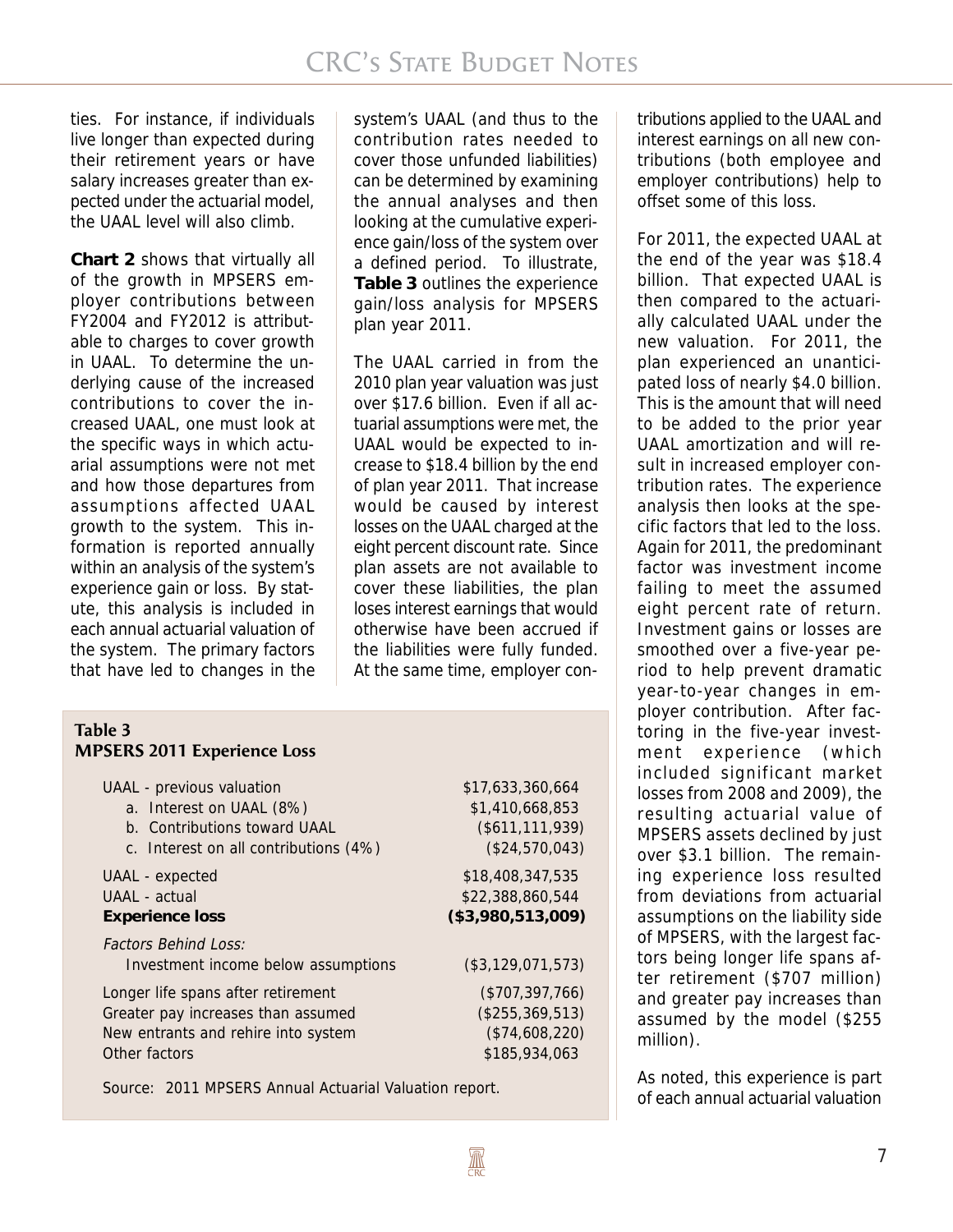report. To determine the underlying factors behind the increased MPSERS employer contribution related to the UAAL over the long term, **Chart 3** examines the cumulative MPSERS experience loss since 2000. Since the 2003 valuation would have been the last valuation available before development of the FY2005 budgeted employer contribution rate, the experience losses of plan years 2003 and later are the changes most relevant to the contribution rate increases since FY2004.



## **Chart 3**

**Chart 3** shows that, of the cumulative \$16.6 billion actuarial loss experienced by the MPSERS system since FY2001, around \$14.7 billion (almost 89 percent) of the loss is attributable to the investment gains that have fallen short of the actuarially-assumed eight percent annual rate of return. The market losses in 2008 and 2009 arising from the financial crisis are the major factors in this loss. Thus, the sharp increase in MPSERS employer costs to cover unfunded actuarial liabilities is largely due to this recent poor market performance.

#### **Total Revenues for K-12 Districts and the Impact of MPSERS Costs**

Increased MPSERS employer contributions have had a significant financial impact on public schools, with an increasing proportion of available resources being needed to meet these costs.

**Table 4** provides a recent history of total operating revenues for public education. The table breaks out revenue to intermediate school districts, traditional K-12 school districts, and public school academies (PSAs). For traditional districts and PSAs, total revenues include all general fund revenues from federal, state,

and local sources. For intermediate school districts, revenues include both general fund and Special Education Fund revenues from these sources, given the significant role of ISDs in providing special education services. In order to avoid duplication, revenue received by a public school from another public school entity is excluded from the figures.<sup>12</sup> It should also be noted that revenue data for FY2012 is preliminary.

These data are used to evaluate the changing per-pupil revenue conditions for public education from FY2004 to FY2012. In the analysis, state revenue is broken out into state unrestricted revenue (e.g. foundation allowance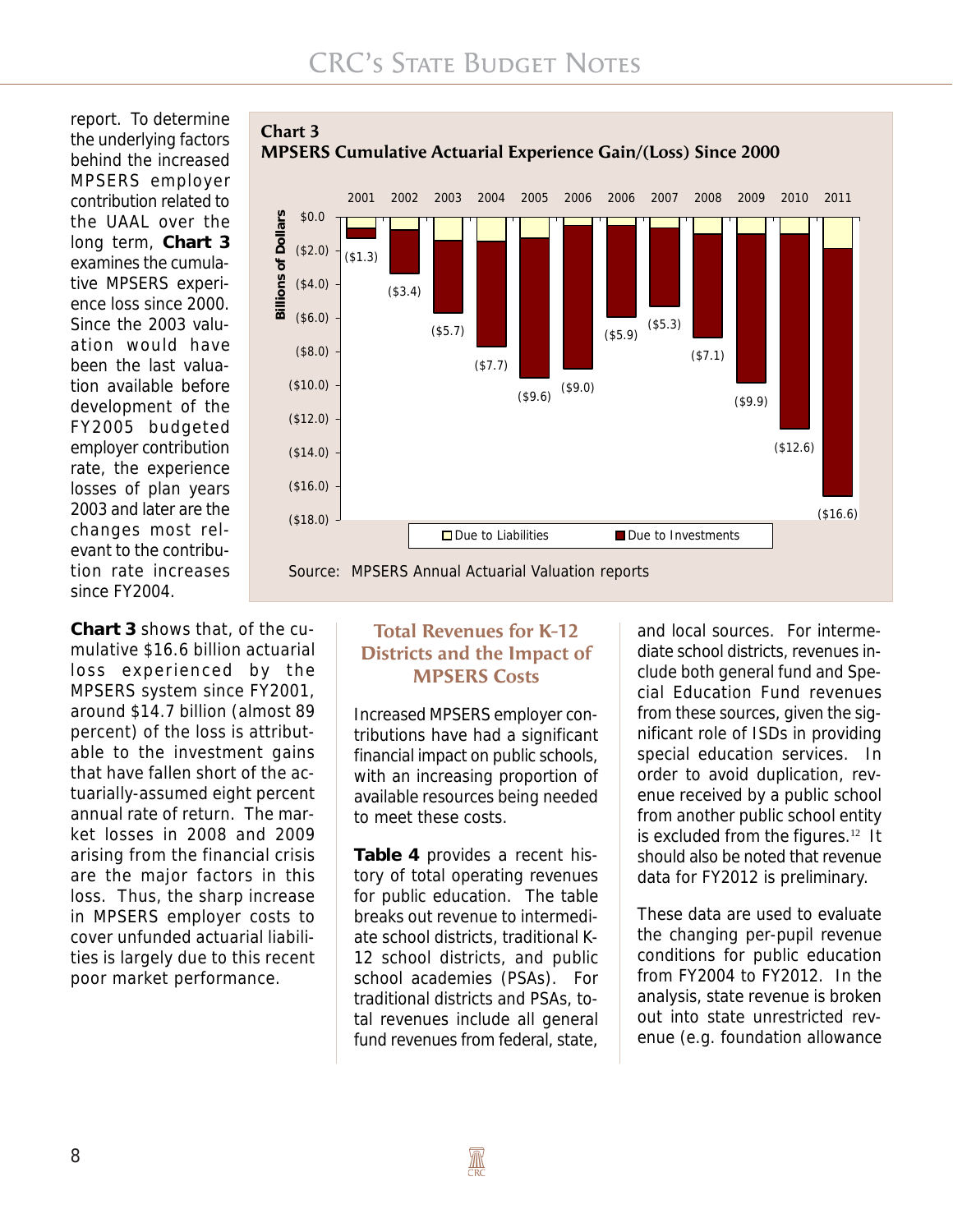| Table 4                                                              |  |
|----------------------------------------------------------------------|--|
| Total Operating Revenue to Public Education by Entity, FY2004-FY2012 |  |
| (Dollars in Millions)                                                |  |

| Year      | Intermediate<br><b>School Districts</b> | <b>Traditional K-12</b><br><b>School Districts</b> | <b>Public School</b><br><b>Academies</b> | <b>Total Revenue</b> | <b>Statewide</b><br><b>Pupils</b> |
|-----------|-----------------------------------------|----------------------------------------------------|------------------------------------------|----------------------|-----------------------------------|
| FY2004    | \$1.647.3                               | \$13,368.6                                         | \$587.4                                  | \$15,603.4           | 1,714,402                         |
| FY2005    | \$1,788.2                               | \$13,376.1                                         | \$661.7                                  | \$15,826.0           | 1,707,780                         |
| FY2006    | \$1,922.9                               | \$13,587.8                                         | \$745.2                                  | \$16,256.0           | 1,697,534                         |
| FY2007    | \$2,026.3                               | \$13,869.9                                         | \$828.0                                  | \$16,724.2           | 1,681,062                         |
| FY2008    | \$2,121.1                               | \$13,681.8                                         | \$863.1                                  | \$16,666.1           | 1,652,555                         |
| FY2009    | \$2,132.8                               | \$13,583.8                                         | \$911.8                                  | \$16,628.3           | 1,619,744                         |
| FY2010    | \$2,315.3                               | \$13,210.2                                         | \$989.2                                  | \$16,514.7           | 1,595,722                         |
| FY2011    | \$2,269.6                               | \$13,382.2                                         | \$1,013.0                                | \$16,664.8           | 1,569,436                         |
| $FY2012*$ | \$2,179.3                               | \$12,667.1                                         | \$1,039.0                                | \$15,885.3           | 1,552,100                         |

\* Preliminary data

Source: Michigan Department of Education, Financial Information Database

and other unrestricted grants) and other state revenue (e.g. state funding restricted by purpose, including the MPSERS cost offset funding appropriated in FY2012). Federal revenue in-

cludes all federal revenue sources, including the federal stimulus revenue from ARRA and the Education Jobs Act discussed earlier. Local revenues are primarily local property tax revenues dedicated to education purposes – the largest component being the locally-financed portion of district foundation grants. Local revenues also include smaller amounts of locallygenerated revenue through sources such as sales, donations, and fees.

#### **Overall Per-Pupil Revenue Growth**

**Chart 4** provides an overview of these revenues on a per-pupil basis by fund source. For the period between FY2004 and

FY2008, per-pupil revenue growth averaged 2.0 percent, rising from \$9,901 per pupil in FY2004 to \$10,085 in FY2008. The growth was driven largely by moderate, but consistent, growth



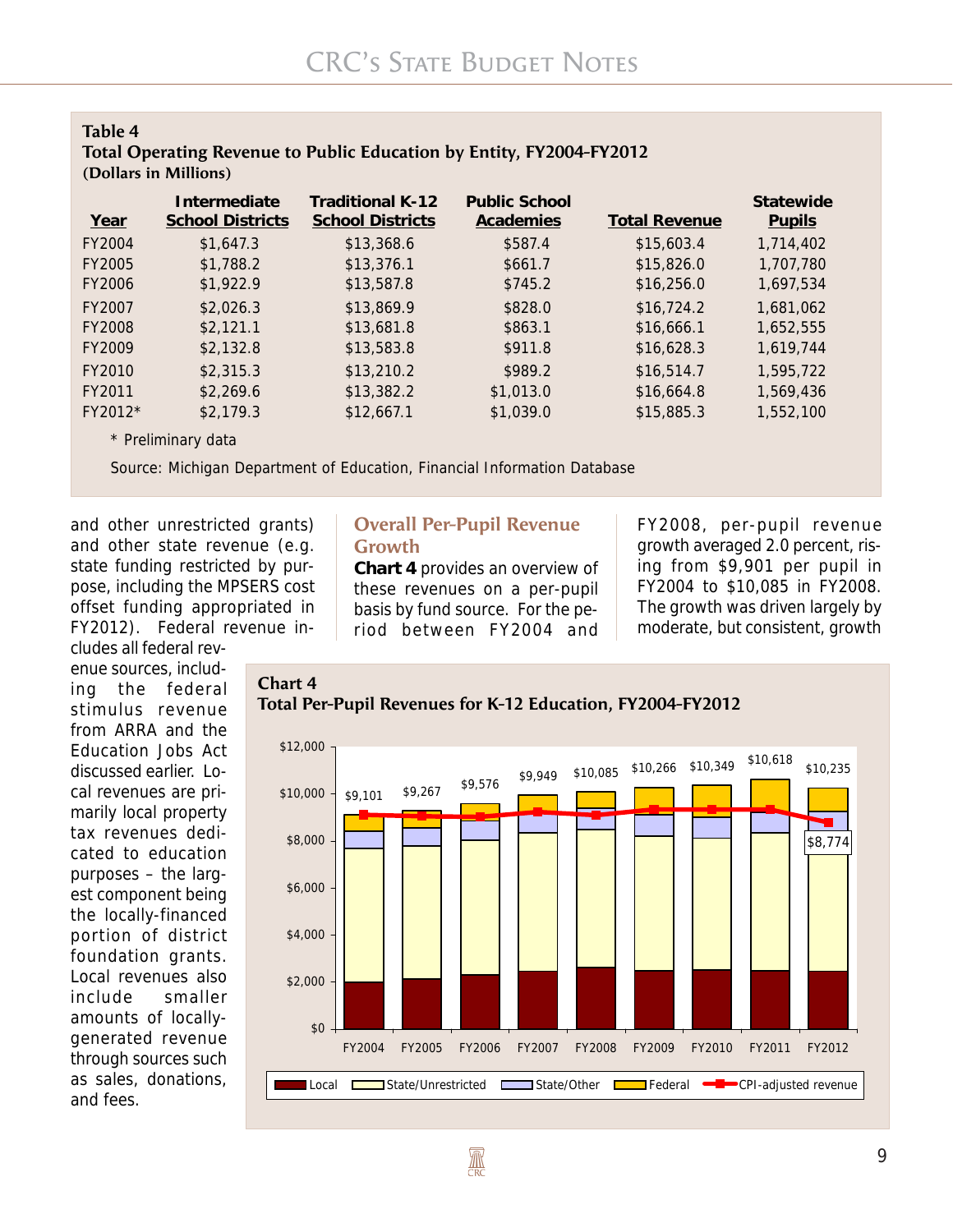from state and local sources. That changed in FY2009. While overall growth continued in FY2009 (1.8 percent over FY2008), it was largely driven by growth in federal revenues that were received as part of federal stimulus efforts under the American Recovery and Reinvestment Act (ARRA) and the later Education Jobs Fund Act. Federal revenue per-pupil increased to \$1,152 in FY2009 after averaging about \$720 during the previous five years. Federal funding further increased to \$1,341 per pupil in FY2010 and to a peak of \$1,422 per pupil in FY2011.

At the same time, state and local revenue per pupil reversed course because of the reduction in state funding that accompanied the availability of federal ARRA and the

budgeted per-pupil reductions of \$154 in FY2010 and \$170 in FY2011 for local school districts. State and local revenue per pupil fell from \$9,371 in FY2008 to \$9,114 in FY2009 and then to \$9,009 in FY2010 before growth resumed with the phase-out of the federal ARRA stimulus.

The outlier in **Chart 4** is clearly FY2012, where total revenues per pupil fell sharply by 3.6 percent from the FY2011 peak. While state and local revenues per pupil increased in FY2012, their effect was more than offset by the loss of federal stimulus funding.

The red line in **Chart 4** adjusts these per-pupil revenue figures for changes in inflation, as measured by the Consumer Price Index for Detroit in constant FY2004 dollars. Between FY2004 and FY2011, growth in total perpupil revenues largely tracked with the inflation rate. Inflationadjusted revenues per-pupil reached a low in FY2008 of \$9,089 (virtually the same as FY2004) before rebounding to a high of \$9,335 the following year in FY2009 (a 2.4 percent increase since FY2004). The decline in FY2012, however, has brought inflation-adjusted revenues per pupil to \$8,774, a 3.6 percent decline from FY2004.

## **Per-Pupil Revenue Growth and the Impact of MPSERS Costs**

The analysis in **Chart 4**, however, does not take into account the increased role of MPSERS costs to the public school system. From a school district's perspective, the increased contributions into the MPSERS retirement system essentially mean less revenue available for other educational and administrative purposes. The MPSERS cost increases effectively crowd out spending in these other areas. **Chart 5** reviews the upward trend in MPSERS employer contributions on a total dollar and per-pupil basis since FY2004. In FY2004, total employer contributions to MPSERS (from traditional K-12 districts, ISDs, and participating public school academies)







**A**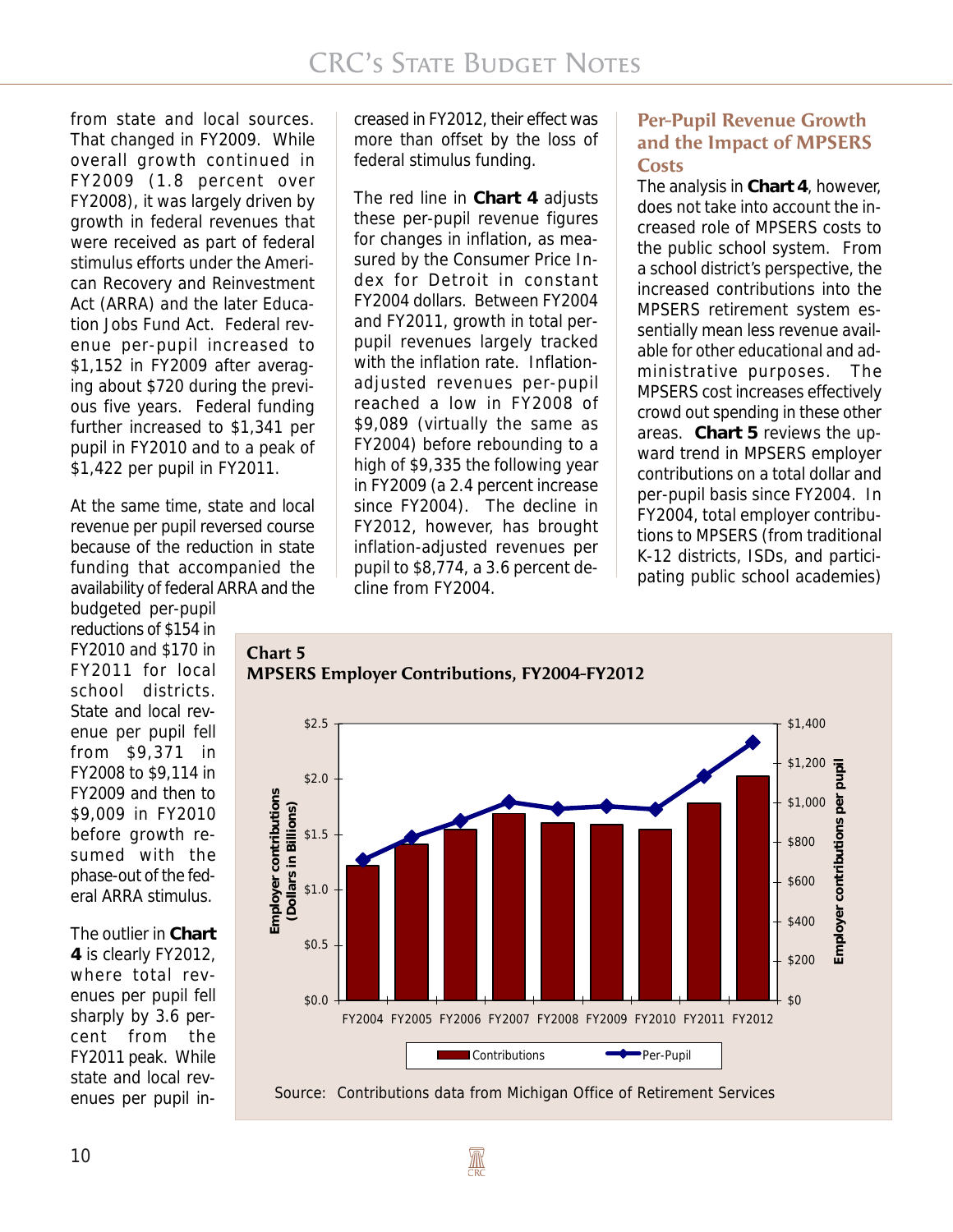## **Recent Reforms to the MPSERS Retirement System**

As a result of the growing costs of MPSERS retirement liabilities to public schools and other participating employers, legislation aimed at mitigating some of the upward cost pressure was enacted in 2007, 2010 and again in 2012. These reforms primarily rely on increased employee contributions, reductions in retiree health insurance subsidies, and/or reductions in the level of pension benefits to offset the need for employer contributions to cover estimated liabilities.

#### **Public Acts 110 and 111 of 2007**

The legislation made changes to both employee contributions and retiree health care premium subsidies affecting new employees hired on or after July 2008. For these employees, employee contributions toward pension benefits paid on salary above \$15,000 was increased from 4.3 percent to 6.4 percent of that marginal income. Further, upon retirement after 10 years of service, MPSERS would cover only 30 percent of their health care premium costs, with an additional four percent subsidy for each additional year of service up to a maximum of 90 percent (which would be earned after 25 years of service). Before the legislation, these employees would have received the full 90 percent subsidy after vesting at 10 years of service. Employees hired before July 2008 were not affected by these provisions.

#### **Public Act 75 of 2010**

The enacted legislation made further reforms to the MPSERS retirement benefit and also provided an early retirement incentive for eligible employees. A key feature of the reforms was the creation of a new "Pension Plus" retirement plan, which combined the traditional defined benefit pension with an additional defined contribution benefit. The new plan replaced the traditional 100 percent defined benefit plan for employees hired on or after July 2010. For these employees, the changes included: limited the availability of pension benefits to retirees who are 60 years old with 10 years of service (employees hired before July 2010 can choose to receive benefits at any age with 30 years of service); calculated final average compensation (the basis for the pension benefit) on a five-year (rather than three-year) average; and eliminated annual cost of living adjustments for the pension benefit.

Under the defined contribution component of the plan, employees that contribute up to two percent of their salary to the plan would receive a 50 percent employer match on those contributions. MPSERS employers and their employees are also allowed to negotiate to apply the 50 percent employer match to additional employee contributions up to a total of six percent of salary.

Another significant change was the creation of a new three percent employee contribution towards retiree health care benefits. The employee contribution was expected to offset \$3.5 billion in employer contributions over ten years. However, the contribution was challenged in the courts by school employee organizations, and the Court of Appeals ruled in August 2012 that the contribution requirement was unconstitutional. These funds are being held in escrow pending a ruling on the issue by the state Supreme Court.

### **Public Act 300 of 2012**

The most extensive reforms to the MPSERS system were enacted in 2012 with the passage of Senate Bill 1040. This legislation made significant changes to MPSERS affecting active employees as well as both current and future retirees. These changes included:

• **Current Employee Retirement Benefit:** Employees were required to choose to: (a) accept an increase in employee contributions (four percent for traditional plan and a flat seven percent for Pension Plus); (b) accept a reduced pension benefit through a lower benefit multiplier applied to future years of service; or (c) move into a defined contribution plan with a fixed four percent employer contribution rate.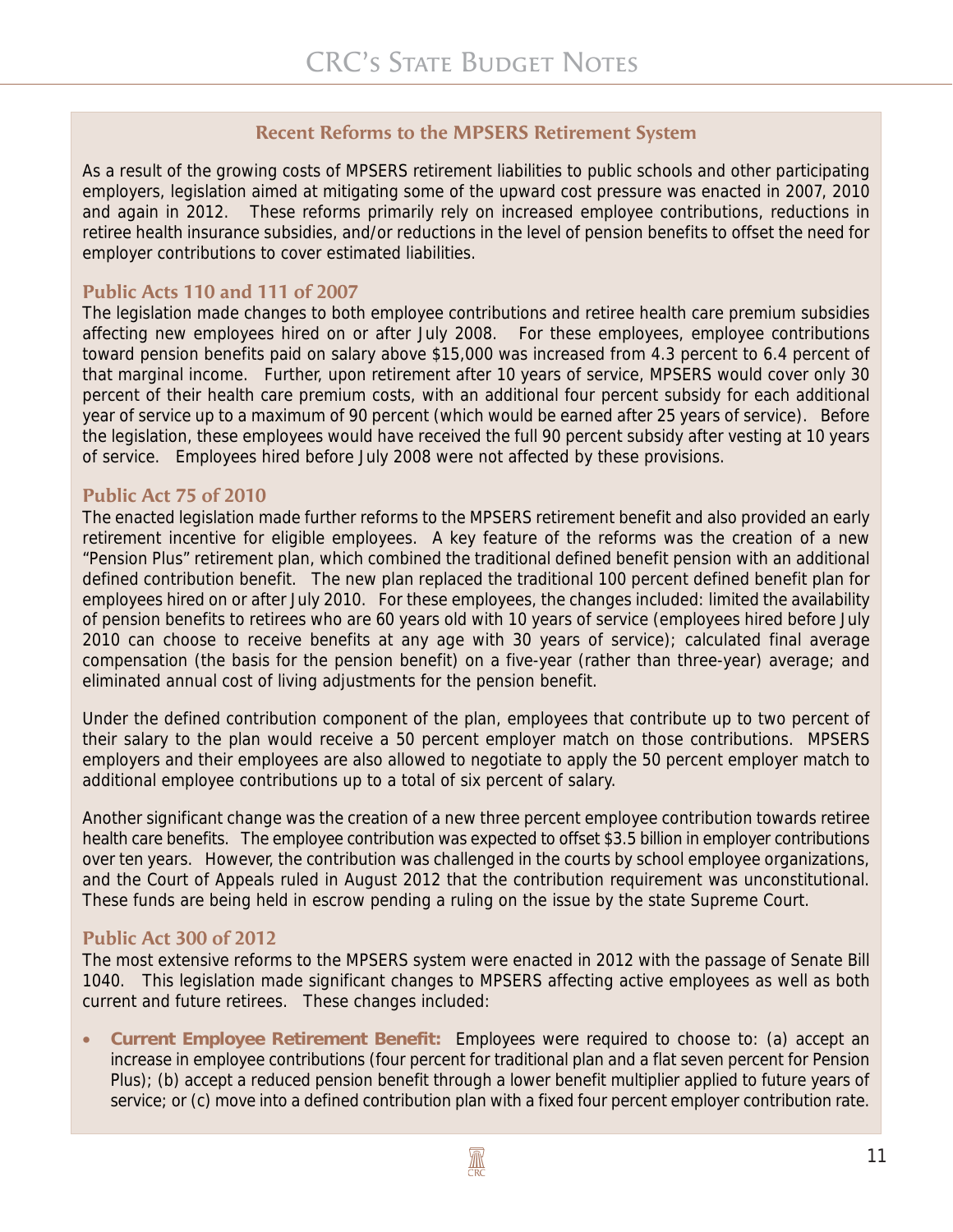### **Recent Reforms (continued)**

- **New Employee Retirement Benefit:** Employees hired on or after September 4, 2012 would have the option of enrolling in the Pension Plus plan or a defined contribution plan with a 50 percent employer match on employee contributions up to three percent of salary.
- **Health Insurance Subsidy for Current and Future Retirees:** Required that both current retirees and future retirees pay at least 20 percent of their health insurance premium costs, except that current retirees who were at least 65 years old as of January 1, 2013 would maintain their lower 10 percent contribution.
- **Retiree Health for New Employees:** New employees (hired on or after September 4, 2012) will no longer be eligible for subsidized retiree health care coverage and will instead be placed in a Personal Healthcare Fund with employer-matched contributions deposited into a health savings account and a credit at termination into a Health Reimbursement Account.
- **Pre-Funding of Retiree Health Care:** The legislation maintained the three percent employee contribution towards retiree health care established in Public Act 75 of 2010 but guarantees an individual's contributions and applies those contributions towards pre-funding the retiree health care benefit. Employees not wishing to make the 3 percent contribution may instead move to a Personal Healthcare Fund in the same manner as new employees.
- **Capped Employer Contribution Rates:** Finally, the legislation caps MPSERS employer contributions towards unfunded actuarially accrued liabilities at 20.96 percent of covered payroll. Any amount needed to fund contributions in excess of the employer cap would be paid directly by the state from School Aid Fund revenues.

Without the legislation, the required employer contribution to cover MPSERS liabilities would have continued to rise significantly in the short run as a result of the continuing phased-in recognition of the significant 2008 and 2009 market losses under the smoothing model, the costs of the 2010 early retirement incentives, and the pre-funding of retiree health care. The reforms help to mitigate these cost increases and cap the required contribution that will come directly from public school resources. According to a recent House Fiscal Agency report, without the legislation, the MPSERS employer contribution would have risen to 31.7 percent in FY2014 and reached a peak of 36.4 percent by FY2017.<sup>a</sup> The reforms cut these required contributions to 29.4 percent and 33.1 percent in those years, respectively. Further, the employer cap provision is expected to limit MPSERS contributions coming directly from public school employers at 25.8 percent with the state covering any contribution needs above the cap using School Aid Fund revenues.

<sup>&</sup>lt;sup>a</sup> Kyle I. Jen and Bethany Wicksall, The Michigan Public School Employees Retirement System, Michigan House Fiscal Agency, April 2013.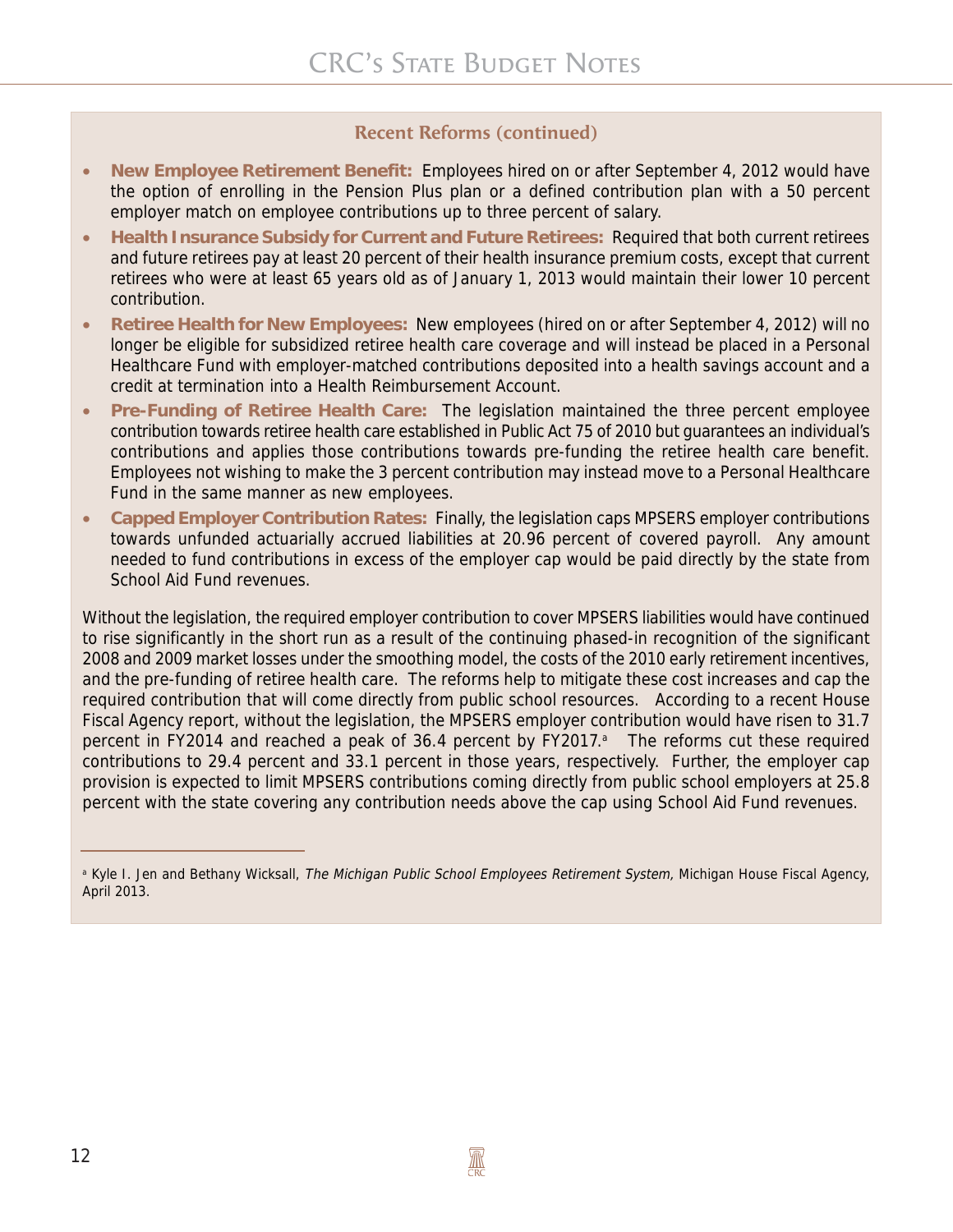#### equated to around \$710 per pupil. By FY2007, they had reached \$1,004 per pupil (41.4 percent above their FY2004 levels) and rose further to \$1,305 per pupil for FY2012, an increase of 83.7 percent from FY2004 on a per-pupil basis.

**Chart 6** analyzes the financial implications of these growing MPSERS contributions. The chart separates per-pupil revenues into two components: 1) revenues needed to meet MPSERS employer contributions; and 2) remaining

revenues to meet other spending priorities. The green segments in **Chart 5** highlight these remaining per-pupil revenues for public education, while the blue segments display MPSERS employer contribution needs. Remaining per-pupil revenues were \$8,391 in FY2004 with the MPSERS contribution equated to roughly 8.7 percent of total perpupil revenue. That figure rose slowly to \$9,484 per pupil in FY2011 with \$1,134 per pupil needed to cover MPSERS contributions. However, the per-pupil revenue decline experienced in FY2012 pushed the remaining revenues down to \$8,930 per

#### **Chart 6 Total Per-Pupil Revenues to Public Education: Impact of MPSERS Costs, FY2004-FY2012**



pupil, about 6.4 percent above the FY2004 level in nominal terms. By FY2012, MPSERS contributions accounted for almost 14.8 percent of overall per-pupil revenues. Once again, the red line in the chart looks at the remaining revenue after MPSERS figures on an inflation-adjusted basis. Adjusted for Detroit CPI inflation and the significant increase in MPSERS contribution rates that occurred over the period, FY2012 revenues remaining after MPSERS costs equate to \$7,655 in constant 2004 dollars, a reduction of 8.8 percent from the level in FY2004.

The data suggest that the combination of increased MPSERS employer contributions and the phase-out of federal stimulus revenue have left public schools in a more financially constrained situation, particularly in FY2012. With more revenue needed to meet MPSERS obligations, less revenue remains available to cover other budget needs (e.g. teacher and staff salaries, fringe benefit costs, books and supplies, and maintenance) within the education system when inflation is taken into account.

The situation is particularly difficult for traditional K-12 school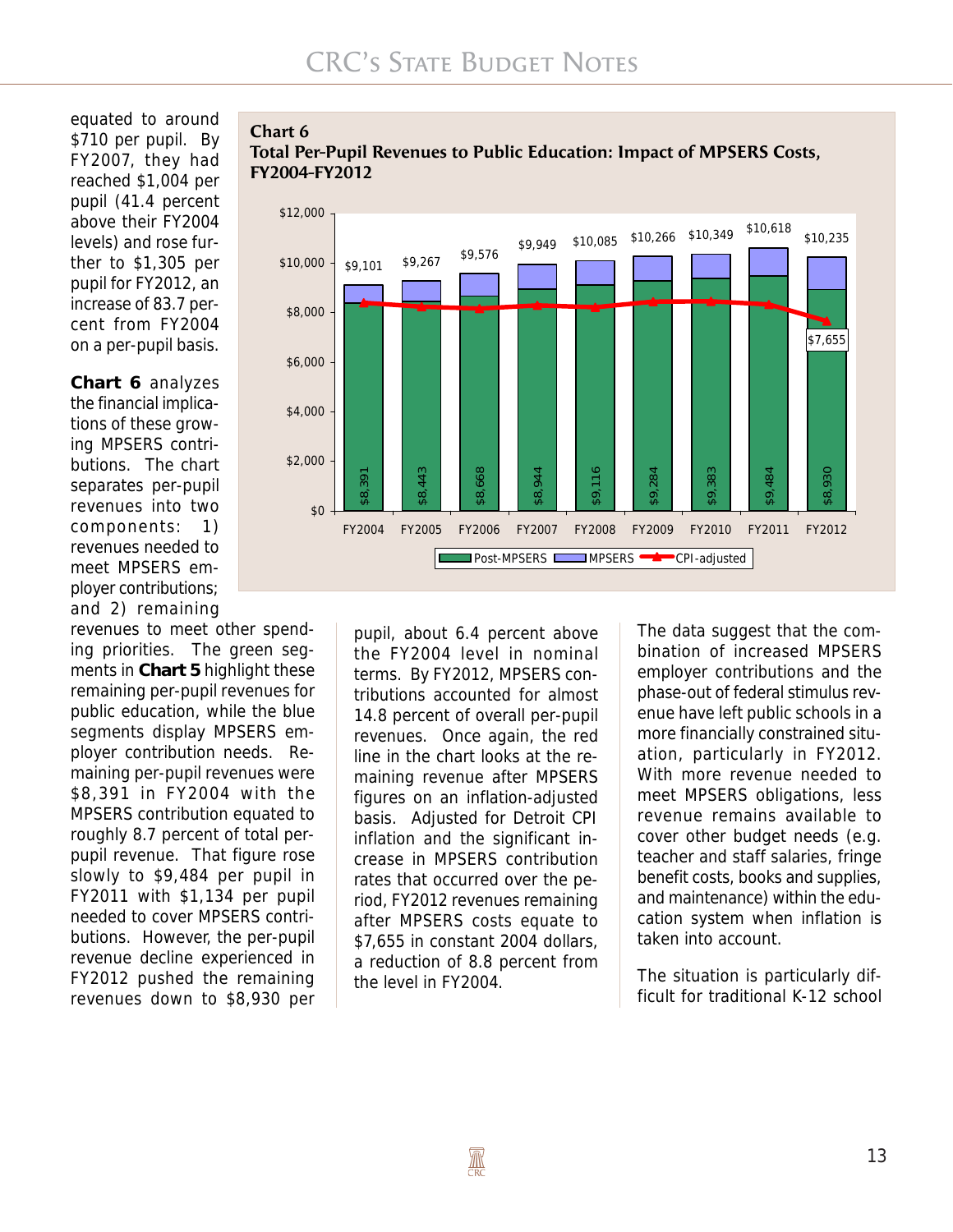districts. As shown in **Table 5**, traditional K-12 districts have seen pupil membership fall by 208,729 students from FY2004 to FY2012, a 12.7 percent decrease. This declining enrollment and the recent reductions in per-pupil funding have added to the challenge of meeting MPSERS obligations. Further, since traditional K-12 districts are required to participate in MPSERS, the impact of MPSERS costs outlined above is more significant to them than it is for public school academies, where MPSERS participation is optional.

**Chart 7** recreates **Chart 6** but focuses exclusively on traditional K-12 school district revenues and their related MPSERS costs. These revenues are adjusted by pupil membership counts for students in traditional K-12 districts

and, thus, do not include pupils enrolled in public school academies. While post-MPSERS per-pupil revenues for the public education system overall in FY2012 were up by 6.4 percent from FY2004 before adjusting for inflation, the same per-pupil revenues for traditional K-12 districts alone were up by only 1.3 percent from \$7,453 in FY2004 to \$7,550 in FY2012. Adjusting for Detroit CPI inflation, remaining per-pupil revenues after MPSERS obli-

| Table 5<br>Pupil Membership History, FY2004-FY2012       |                                                             |                           |  |  |  |
|----------------------------------------------------------|-------------------------------------------------------------|---------------------------|--|--|--|
| $\Gamma$ : $\sim$ $\sim$ $\Gamma$ M $\sim$ $\sim$ $\sim$ | Traditional<br>$\mathbf{V}$ and $\mathbf{N}$ : $\mathbf{L}$ | <b>Public School</b><br>A |  |  |  |

| <b>Fiscal Year</b> | K-12 Districts               | Academies | Total     |
|--------------------|------------------------------|-----------|-----------|
| 2004               | 1,640,929                    | 73,473    | 1,714,402 |
| 2005               | 1.626.289                    | 81,491    | 1,707,780 |
| 2006               | 1.607.880                    | 89.654    | 1,697,534 |
| 2007               | 1,584,435                    | 96.627    | 1,681,062 |
| 2008               | 1.553.568                    | 98,987    | 1,652,555 |
| 2009               | 1,517,714                    | 102,030   | 1.619.744 |
| 2010               | 1,487,297                    | 108,425   | 1,595,722 |
| 2011               | 1.457.160                    | 112,276   | 1,569,436 |
| 2012               | 1.432.200                    | 119,900   | 1,552,100 |
|                    | Source: Senate Fiscal Agency |           |           |

gations declines to \$6,473 in FY2004 constant dollars, a 13.1 percent decline from FY2004 – significantly greater than the 8.8 percent inflation-adjusted decline experienced by all public education entities as a whole.

**AN** 

Furthermore, it appears these revenue trends may get worse before they get better. **Table 6** shows how total K-12 appropriations per pupil would change under the Governor's FY2014 and FY2015 budget proposals. Over-

#### **Chart 7**



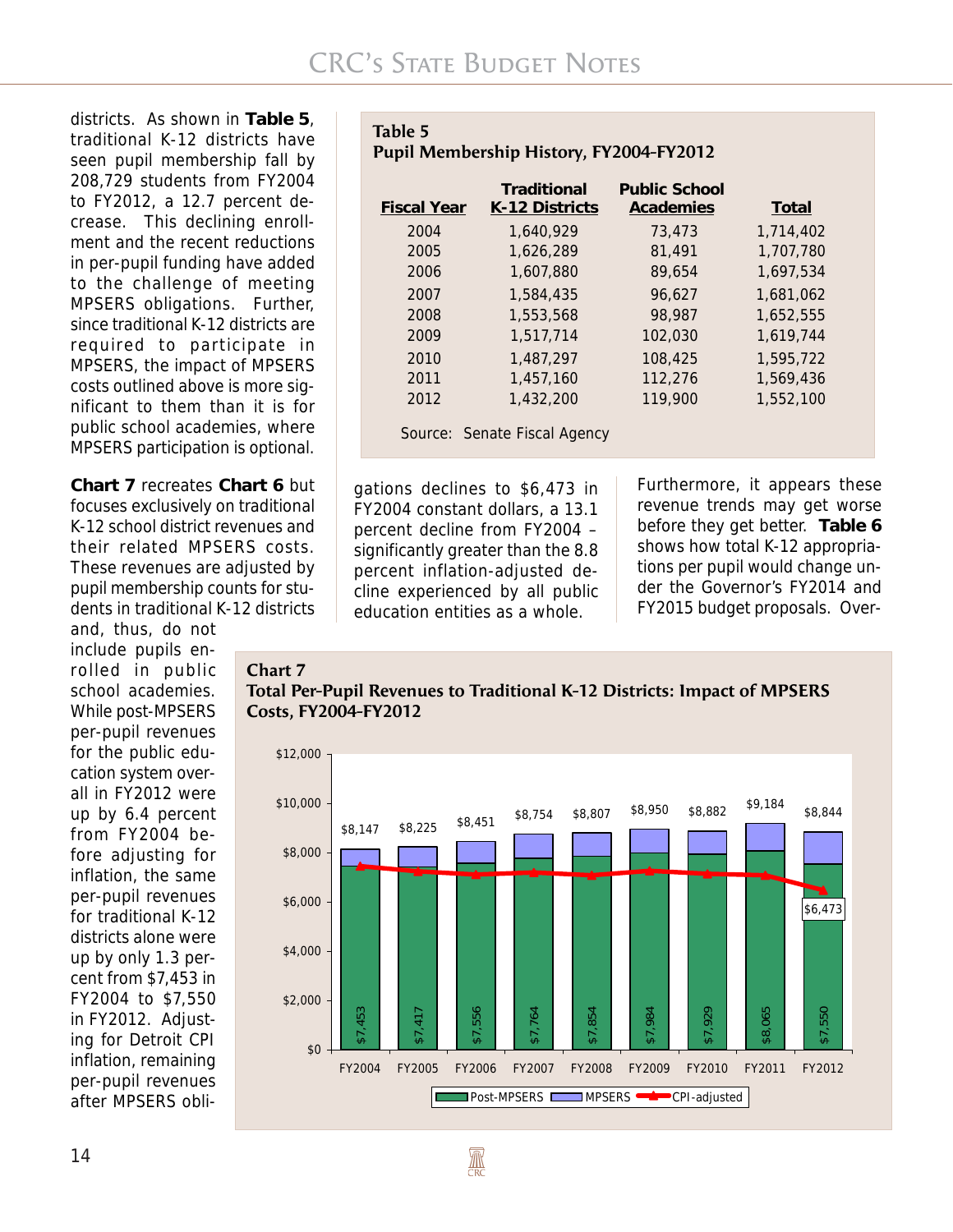all, growth in per-pupil appropriations appears healthy, with funding increasing from \$8,213 per pupil in FY2012 to a proposed \$8,840 in FY2015 – which represents an average annual growth of almost 2.5 percent. However, a substantial portion of appropriations growth is driven by funding to cover MPSERS cost increases, with MPSERS-related appropriations reaching the equivalent of \$527 per pupil in the proposed FY2015 budget. Another significant growth factor is the pro-

posed increase in pre-school funding within the Great Start Readiness Program. Factoring out the growth in these two allocations, remaining K-12 appropriations per pupil grow by almost 2.0 percent under the FY2013 budget (which included a \$120 per pupil boost to the minimum foundation allowance to \$6,966) before growth slows to 0.6 percent in FY2014 and then declines by 0.1 percent in FY2015. Adjusted for inflation, appropriations per pupil increase by 0.1 percent

in FY2013 and then fall in both FY2014 and FY2015 by 1.3 percent and 2.0 percent, respectively. The per-pupil appropriation in FY2015 is 3.2 percent below FY2012 in inflation-adjusted dollars. In short, without the receipt of additional revenues that stretch beyond the levels necessary to meet increasing MPSERS cost obligations, public schools will continue to see perpupil revenue growth lag behind the general inflation rate over the coming years.

#### **Table 6 Per-Pupil Appropriations for K-12 Schools, FY2012-FY2014**

|                                                      | FY2012  | FY2013  | FY2014<br>(Exec) | <b>FY2015</b><br>(Exec) |
|------------------------------------------------------|---------|---------|------------------|-------------------------|
| <b>Total Appropriations per Pupil</b>                | \$8,213 | \$8,420 | \$8,639          | \$8,840                 |
| Less: MPSERS-Related Appropriations per Pupil        | \$186   | \$232   | \$364            | \$527                   |
| Less: Great Start Readiness Appropriations per Pupil | \$67    | \$71    | \$114            | \$157                   |
| Remaining Appropriations per Pupil                   | \$7,960 | \$8,117 | \$8,161          | \$8,156                 |
| Growth from prior year                               |         | 1.97%   | 0.55%            | $(0.06\%)$              |
| Remaining Appropriations per Pupil (CPI-adjusted)    | \$7,960 | \$7,971 | \$7,865          | \$7,704                 |
| Inflation-adjusted growth from prior year            |         | 0.14%   | $(1.33\%)$       | $(2.04\%)$              |

Source: Detroit CPI-U data estimates for FY2013, FY2014, and FY2015 taken from January 2013 Consensus Revenue Estimating Conference forecast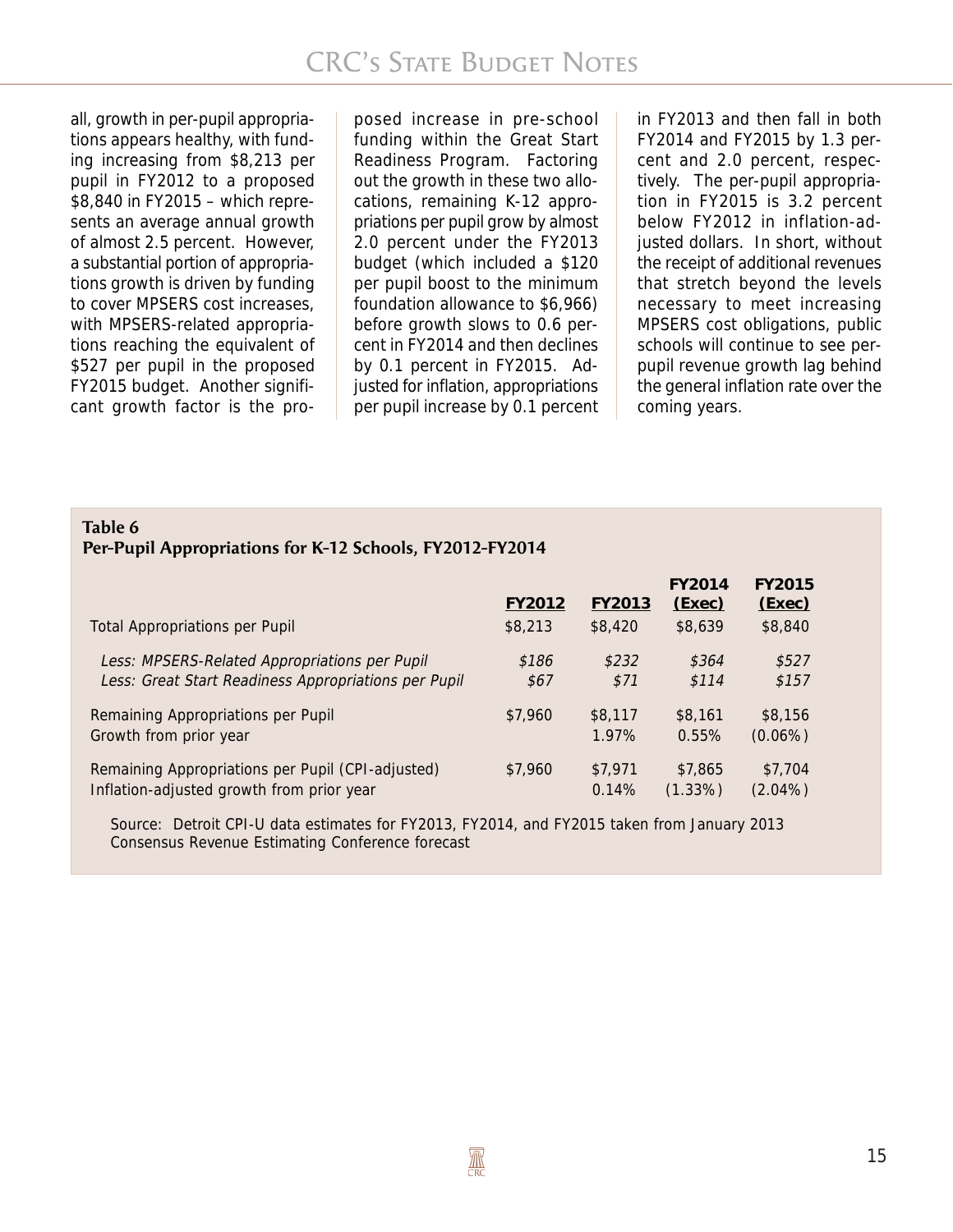## **Conclusions: MPSERS Costs and Implications Going Forward**

Much of the recent confusion and debate regarding K-12 funding trends center on two important factors that have had significant impacts on state funding to public education  $-1$ ) the emergence and eventual phase-out of federal stimulus funding used for K-12 education and 2) the growing significance of Michigan Public School Employee Retirement System costs on school districts. While state funding has risen significantly since FY2010, most of the increase in state-sourced funding has been related to restoring funds that had been saved with the availability of the temporary federal stimulus revenue and to meeting growing unfunded retirement liabilities that largely arose as the result of the financial market turbulence in 2008 and 2009.

When adjusting for both inflation and the resulting growth in MPSERS contributions, remaining per-pupil revenue available to meet other basic instructional and non-instructional needs has declined by 8.8 percent for all public education entities and by 13.1 percent for traditional K-12 school districts since FY2004. Escalating MPSERS costs have played an important role in the decline with districts' contributions to the pension system increasing from 8.7 percent of per-pupil revenues in FY2004 to almost 14.8 percent of those revenues in FY2012 when public school employers contributed over \$2.0 billion to cover their MPSERS liabilities.

How this translates into the public debate about the adequacy of K-12 funding for public schools depends on one's perspective as to the adequacy of funding prior to the escalation of MPSERS costs. According to data from the National Center for Education Statistics, total revenue per pupil in Michigan for school year 2003-04 was 7.8 percent higher than the U.S. average. By school year 2009-10, per-pupil revenue in Michigan had fallen to a level 2.9 percent below the national average.13 This suggests that K-12 revenues in Michigan have fallen relative to those in other states, but whether that is good (more value per dollar invested) or bad (financial constraints harm educational outcomes) is an open debate.

Regardless of one's perspective, what is clear is that the rapid growth in public school employer costs related to MPSERS has had a substantial impact in crowding out revenues available for other educational purposes and that this impact has left public schools more financially constrained than they were a decade ago. While increased state funding to mitigate any additional impact of MPSERS costs for districts helps avoid further crowding-out of

their base revenues, it does not undo the financial stress incurred by districts to date. And since that additional funding is coming from the state's School Aid Fund, the MPSERS-related funding does not prevent further crowding-out of the growth in those base revenues. If not for the MPSERS contribution burden, those same revenues could instead be utilized to boost the foundation allowance or other grant funding for schools and lead to more actual dollars for educational purposes.

Recent legislative changes to the MPSERS system should help contain and eventually reduce future contribution costs (see the box "Recent Reforms to the MPSERS Retirement System" for a review of these changes). Further, the recent poor-market performance responsible for much of the increased UAAL will eventually work itself through the system's fiveyear smoothing process, which would at least stabilize the employer contribution arising from these unfunded liabilities.

However, in the near term, the crowding-out effects of increased MPSERS contributions will remain and state policymakers will need to continue to decide whether additional support is warranted to reverse some of their negative impacts on public schools.